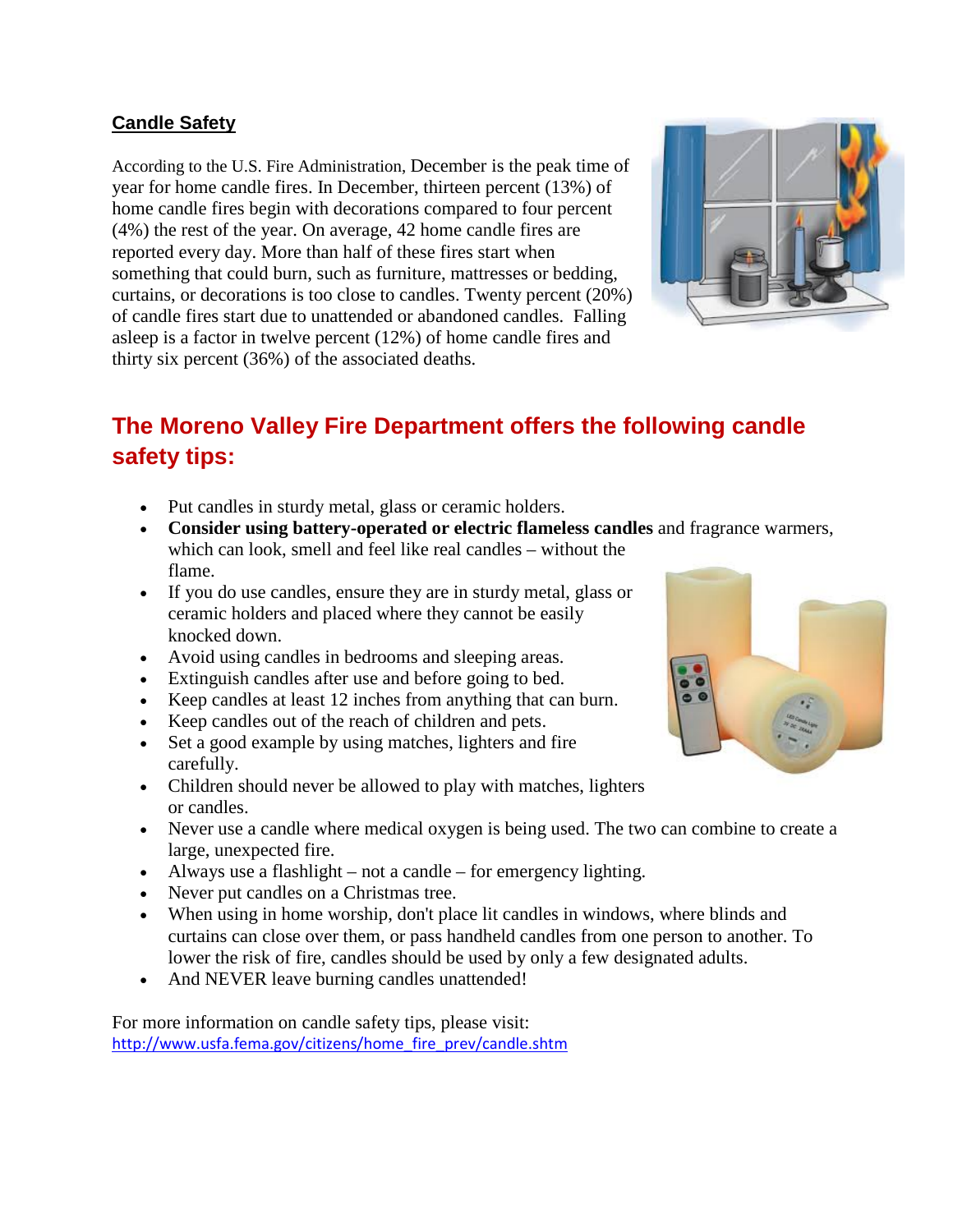## **The Moreno Valley Fire Department would like to remind you the importance of replacing the batteries on smoke detectors.**

- One of the best ways to protect yourself and your family is to have a working smoke alarm that can sound fast for both a fire that has flames, and a smoky fire that has fumes without flames. It is called a "Dual Sensor Smoke Alarm."
- Place a smoke alarm on the ceiling of every level of your home and both inside and outside bedrooms. Children and older people can sleep though the loud sound of a smoke alarm. Make sure your escape plan includes someone that can help children and others wake up immediately to escape from the home.
- If you keep your bedroom doors closed, place a smoke alarm on the ceiling of each bedroom.
- Check smoke alarms monthly by pressing the test button.
- Never take smoke alarm batteries out to put into other items like games or remote controls.
- Teach children what the smoke alarm sounds like and what to do when they hear the alarm sound.
- If there is a fire, leave the home right away by crawling low under the smoke and never go back inside.
- If smoke from cooking makes the alarm sound, press the "hush" button, if your alarm has one. You can also turn on the kitchen fan, open a window or wave a towel near the alarm until it stops making the sound. Never take the battery out of the alarm.



- Most alarms need a new battery at least once a year. Some smoke alarms have batteries that last for up to 10 years. If your smoke alarm is over 10 years old, replace it with a new alarm and a new battery.
- If you rent, talk to your landlord about placing a working smoke alarm in your home. You still need to buy a new battery at least once a year for the alarm.

### **The Moreno Valley Office of Emergency Management would like to offer important flood preparedness information.**

As the cold and rainy season approaches, the Office of Emergency Management would like to inform everyone that floods are one of the most common hazards in Riverside County. Floods can cause injury, death, property damage and even contaminate drinking water and cause electrical disruptions which can severely impact a city. All floods are not alike and can develop slowly over time but can also progress very quickly in just a few minutes. Flash floods often have a dangerous wall of rapidly moving water that carries rocks, mud, debris and can sweep away anything in its path. Be aware of flood hazards no matter where you live, but especially in low lying areas, near water or even near flood prone areas or intersections. Do not attempt to cross an area or intersection that appears to be flooded but rather find an alternate route of travel.